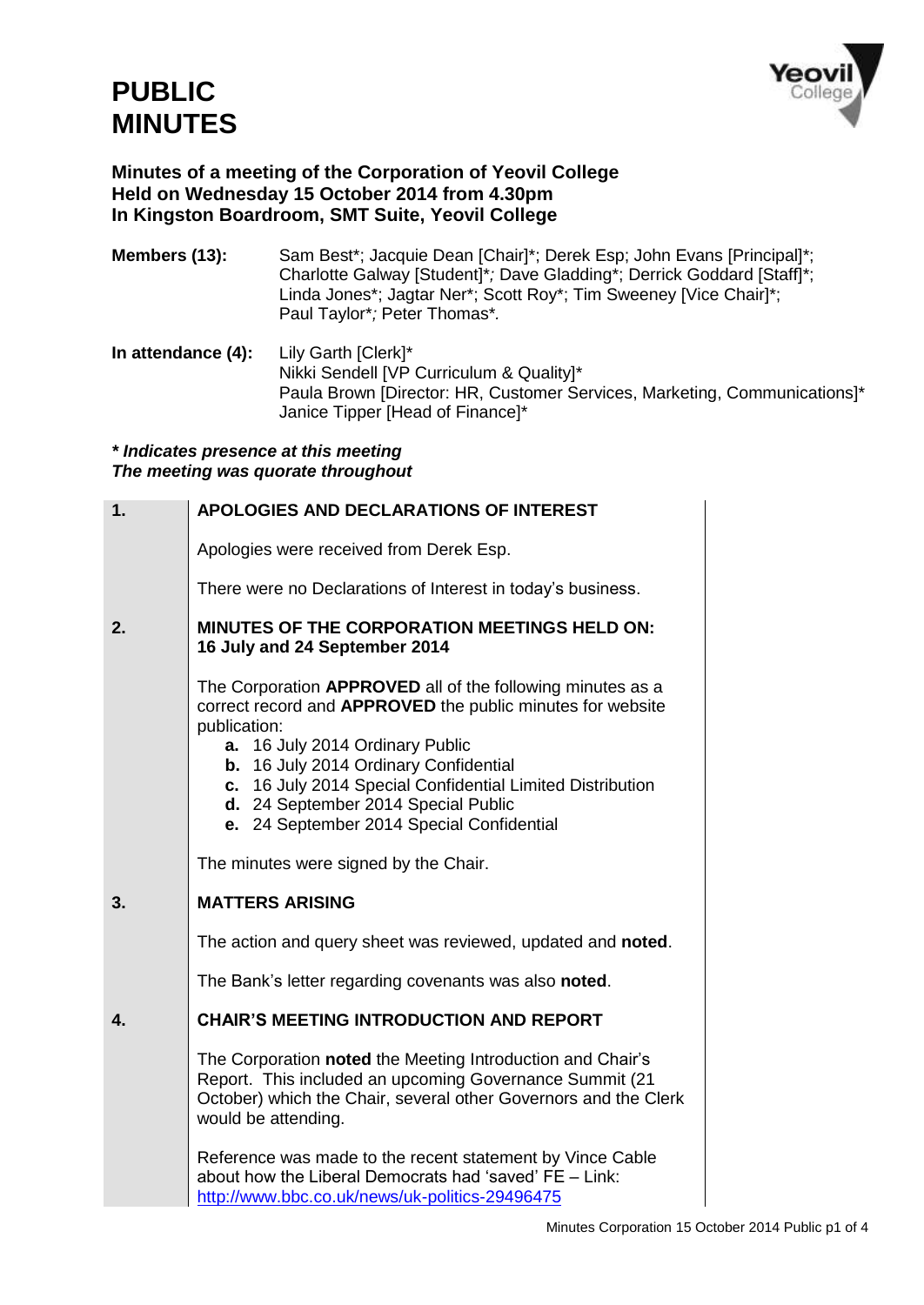The Corporation **noted** the likely rescheduling of the next annual July budget approval meeting which would be considered after the new Vice Principal Finance and Resources joined the College. To accommodate revised SMT arrangements, subject to sufficient data being provided and to Corporation availability, the date would probably be brought forward.

# **5. PRINCIPAL'S REPORT**

The Corporation **noted** the comprehensive Principal's Report. On this occasion there was particular emphasis upon:

- **a.** 2013/14 Learner Outcomes update
- **b.** 2014/15 Learner recruitment update
- **c.** Teaching and Learning Update
- **d.** Building Update
- **e.** 2013/14 & 2014/15 Budget Update and Managing **Accounts**
- **f.** Staffing Update
- **g.** Career College / Edge bid
- **h.** Ofsted Inspector Training
- **i.** October 20th Open Evening
- **j.** Telephone System
- **k.** Higher Education Review
- **l.** KPIs
- **m.** Operating Statement

The Principal tabled an additional paper on course title/league table breakdowns for 2013/14 College long qualification success rates. This showed: starts, actual success against Spring targetsetting and % differences. It highlighted variations in how adept the College had been at target-setting across the listed areas. The lessons which were being learned from this, including the actions to improve, were noted.

Changes in student experience beyond learner outcomes (e.g. enrichment, environment, student support etc) in relation to external government policy and positive College initiatives were discussed.

Electronic versions of the tabled papers would be made available to Governors on request via the Clerk and Administrator.

The Corporation **APPROVED** the use of the Corporation Seal in respect of the North Dorset Skills Centre contract which would create a small cost saving over the period of the new contract.

A Staff Survey was planned for November 2014.

### **6. YEOVIL COLLEGE FINANCIAL PLAN 2014 – 2016**

The Corporation **noted** the SFA's comments on the Yeovil College Financial Plan 2014 to 2016. This reflected the Corporation's financial self-assessment and agreed expectations as discussed at previous meetings .

The Corporation **AGREED** a change in the order of business.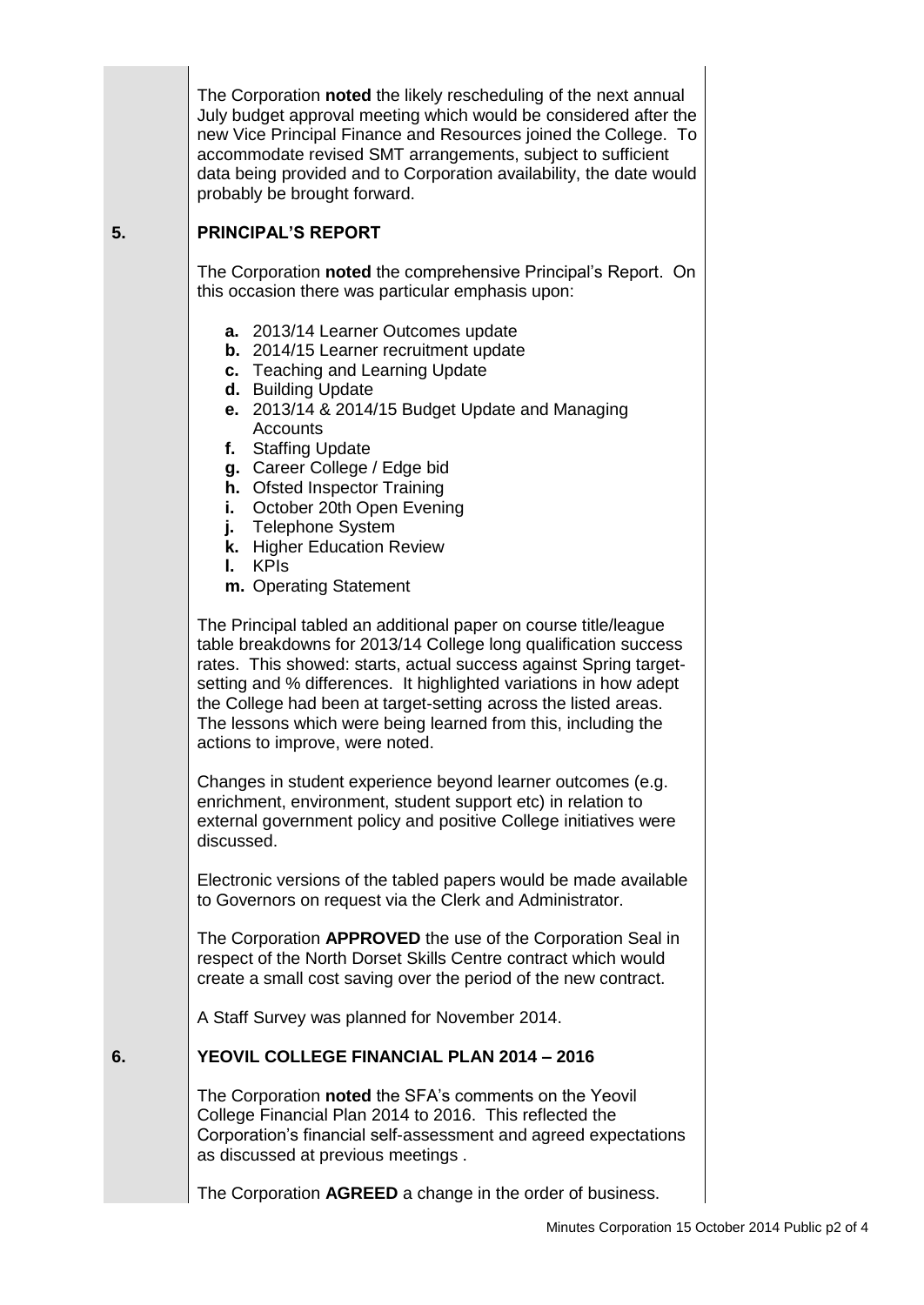| RISK MANAGEMENT AND INTERNAL CONTROLS                                                                                                                                                                                                                                                                                                                                                                                                                                                                                                                                                                                                                                                                                                                                                                                                                                                           |                                                                     |
|-------------------------------------------------------------------------------------------------------------------------------------------------------------------------------------------------------------------------------------------------------------------------------------------------------------------------------------------------------------------------------------------------------------------------------------------------------------------------------------------------------------------------------------------------------------------------------------------------------------------------------------------------------------------------------------------------------------------------------------------------------------------------------------------------------------------------------------------------------------------------------------------------|---------------------------------------------------------------------|
| 7a (8a) Regularity Audit                                                                                                                                                                                                                                                                                                                                                                                                                                                                                                                                                                                                                                                                                                                                                                                                                                                                        |                                                                     |
| Following the recommendation of the Audit Committee, the Board<br><b>APPROVED</b> the completed new-style Regularity Self Assessment<br>Questionnaire and noted that the related evidence would be made<br>available to the auditors. The RSAQ would be signed by the<br>Principal and Chair.                                                                                                                                                                                                                                                                                                                                                                                                                                                                                                                                                                                                   |                                                                     |
| 7b (8b) Internal Audit Strategy and Visit Plan                                                                                                                                                                                                                                                                                                                                                                                                                                                                                                                                                                                                                                                                                                                                                                                                                                                  |                                                                     |
| Following the recommendation of the Audit Committee, the<br>Corporation APPROVED the Internal Audit Strategy including the<br>visit plan for 2014-15. This plan incorporated the changes<br>requested by the Audit Committee at its 01 October meeting.                                                                                                                                                                                                                                                                                                                                                                                                                                                                                                                                                                                                                                         |                                                                     |
| <b>7c (8c) Other Audit Committee Business</b>                                                                                                                                                                                                                                                                                                                                                                                                                                                                                                                                                                                                                                                                                                                                                                                                                                                   |                                                                     |
| The Corporation noted the other business of the Audit Committee<br>of 01 October, as recorded in detail in its distributed draft minutes.                                                                                                                                                                                                                                                                                                                                                                                                                                                                                                                                                                                                                                                                                                                                                       |                                                                     |
| Health and Safety Internal Audit outcomes and related<br>٠<br>matters                                                                                                                                                                                                                                                                                                                                                                                                                                                                                                                                                                                                                                                                                                                                                                                                                           |                                                                     |
| <b>Financial Regulations update</b><br><b>Committee Self-Assessment</b>                                                                                                                                                                                                                                                                                                                                                                                                                                                                                                                                                                                                                                                                                                                                                                                                                         |                                                                     |
| Members' Report<br>п.<br>Assurance mapping                                                                                                                                                                                                                                                                                                                                                                                                                                                                                                                                                                                                                                                                                                                                                                                                                                                      |                                                                     |
| $\blacksquare$<br>Importance of attendance and maintaining quoracy.                                                                                                                                                                                                                                                                                                                                                                                                                                                                                                                                                                                                                                                                                                                                                                                                                             |                                                                     |
| 7d (8d) Other Risk Management and Internal Controls                                                                                                                                                                                                                                                                                                                                                                                                                                                                                                                                                                                                                                                                                                                                                                                                                                             |                                                                     |
| The Corporation AGREED that risk management and internal<br>controls had been adequately covered in today's meeting.                                                                                                                                                                                                                                                                                                                                                                                                                                                                                                                                                                                                                                                                                                                                                                            |                                                                     |
| Paul Taylor left the meeting at 6.10pm.                                                                                                                                                                                                                                                                                                                                                                                                                                                                                                                                                                                                                                                                                                                                                                                                                                                         |                                                                     |
| Other LEGAL, POLICY and REGULATORY MATTERS                                                                                                                                                                                                                                                                                                                                                                                                                                                                                                                                                                                                                                                                                                                                                                                                                                                      |                                                                     |
| 8a (7a) Instrument and Articles delegation changes<br>The Corporation APPROVED the Instrument and Articles<br>changes delegation changes as set out in the Clerk's paper with<br>the following clarifications:<br>Article 3(2) functions a-d could still only be delegated to a<br>Senior Post Holder (i.e. one of the Vice Principals)<br>Article 3 (2) function e could be delegated to a Vice<br>Principal or to the Director of HR<br>Article 3 (2) function f could be delegated to any member of<br>٠<br>the Senior Management Team (i.e. the Principal was free to<br>determine who as he already had authority to determine the<br>SMT membership)<br>In the Corporation's opinion these technical changes were<br>٠<br>not in reality or perception likely to affect staff or students,<br>therefore no consultation was required and the changes<br>could be implemented immediately. |                                                                     |
|                                                                                                                                                                                                                                                                                                                                                                                                                                                                                                                                                                                                                                                                                                                                                                                                                                                                                                 | Items highlighted included:<br>Audit Assurance/Tender consideration |